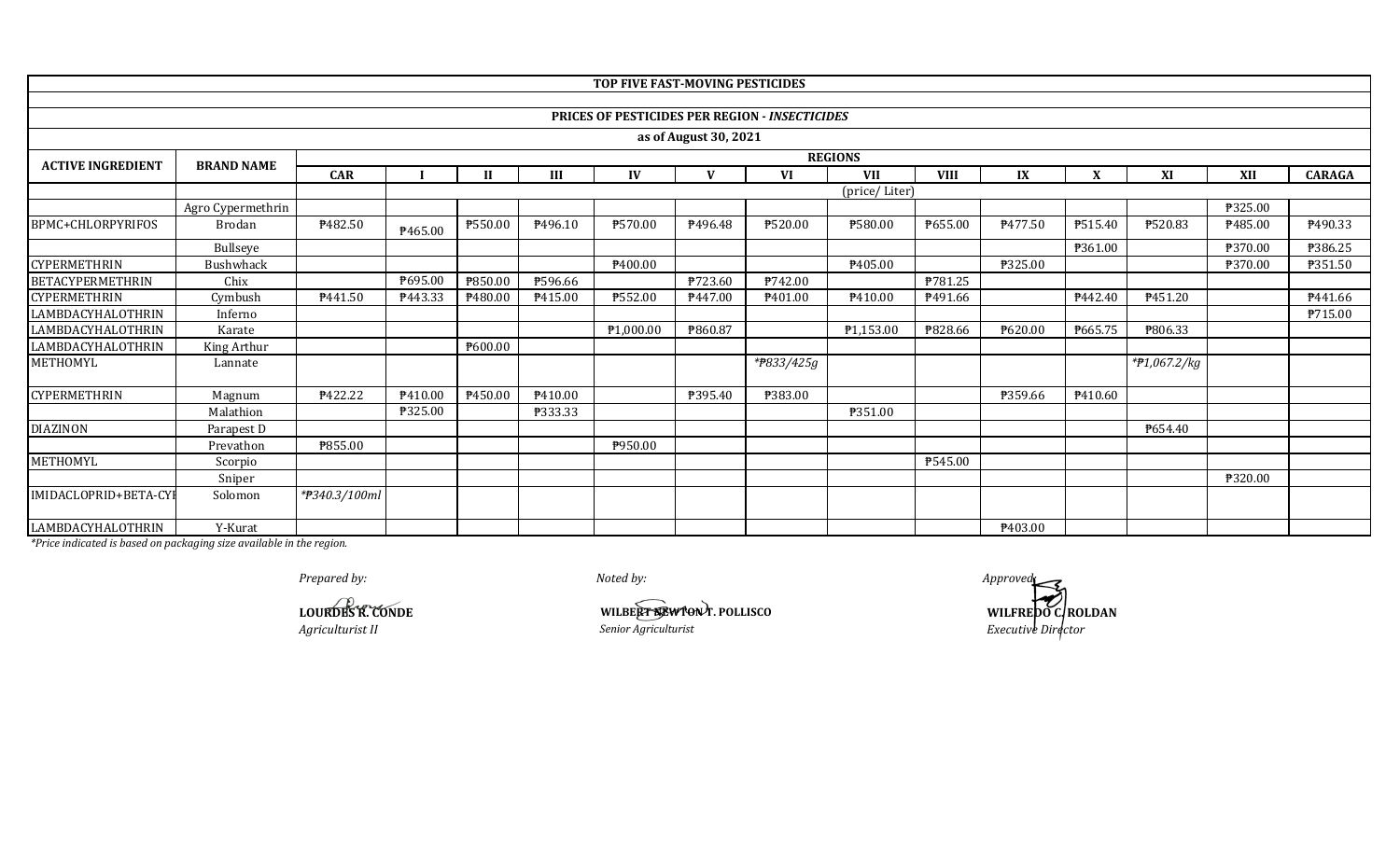|                                        |                      |            |         |              |           |           |                       | PRICES OF PESTICIDES PER REGION - HERBICIDES |               |             |              |              |         |             |               |
|----------------------------------------|----------------------|------------|---------|--------------|-----------|-----------|-----------------------|----------------------------------------------|---------------|-------------|--------------|--------------|---------|-------------|---------------|
|                                        |                      |            |         |              |           |           | as of August 30, 2021 |                                              |               |             |              |              |         |             |               |
| <b>ACTIVE INGREDIENT</b>               | <b>BRAND NAME</b>    |            |         |              |           |           |                       | <b>REGIONS</b>                               |               |             |              |              |         |             |               |
|                                        |                      | <b>CAR</b> |         | $\mathbf{I}$ | III       | IV        | $\mathbf{V}$          | <b>VI</b>                                    | <b>VII</b>    | <b>VIII</b> | IX           | $\mathbf{X}$ | XI      | XII         | <b>CARAGA</b> |
|                                        |                      |            |         |              |           |           |                       |                                              | (price/Liter) |             |              |              |         |             |               |
| 2,4-D IBE                              | 2-4D Ester           |            | ₱310.00 |              | ₱320.00   | ₱370.00   | ₱352.43               |                                              | ₱343.50       | ₱425.25     |              |              | ₱311.00 |             | P280.00       |
|                                        | 24D                  |            |         |              |           |           |                       |                                              |               |             |              |              |         |             |               |
| <b>BUTACHLOR+PROPANIL</b>              | Advance              |            |         |              |           |           |                       | ₱627.00                                      |               |             |              |              | ₱619.25 |             |               |
|                                        | Agro Bonds           |            |         |              |           |           |                       |                                              |               |             |              |              |         |             |               |
|                                        | Clear-out            | ₱339.40    | ₱360.00 | ₱380.00      |           |           |                       |                                              |               |             |              |              | ₱336.00 | *#1,040/gal |               |
| <b>GLYPHOSATE IPA</b>                  | <b>Ground Plus</b>   |            |         |              |           |           |                       |                                              |               |             | * $P923/gal$ | ₱296.00      | ₱296.83 | *#980/gal   |               |
|                                        | Grader               |            |         |              |           |           |                       |                                              |               |             |              |              |         | ₱1,050.00   |               |
|                                        | Glyphobest           |            |         |              |           |           |                       |                                              |               |             |              |              |         | ₱1,000.00   |               |
| 2,4-D AMINE                            | Hedona               |            |         |              |           |           | P415.53               |                                              |               |             |              |              |         |             |               |
| BUTACHLOR+PROPANIL                     | Hero                 |            |         |              |           |           |                       |                                              |               | ₱606.66     |              |              |         |             |               |
|                                        | Machete              | ₱596.11    |         | ₱650.00      | ₱557.50   | ₱657.50   | ₱662.12               |                                              | P704.00       | ₱682.12     |              |              |         |             | P663.12       |
| <b>GLYPHOSATE IPA</b>                  | Mower                |            |         |              |           |           |                       | P415.00                                      | ₱433.33       |             |              |              |         |             |               |
| <b>BISPYRIBAC SODIUM</b>               | Nominee              |            | ₱990.00 |              |           | ₱1,650.00 |                       |                                              |               | P1,063.33   |              |              |         |             |               |
| PYRIBENZOXIM                           | Pyanchor             |            |         |              | P1,240.00 |           |                       | *#870/500ml                                  |               |             |              |              |         |             |               |
|                                        | <b>Pyanchor Plus</b> |            |         |              |           |           |                       |                                              |               |             |              |              |         |             |               |
| PYRIBENZOXIM+CYHALOFOP<br><b>BUTYL</b> | Pyanchor Ultra       |            |         |              |           |           | P1,447.15             |                                              |               | P1,461.22   |              |              |         |             |               |
|                                        | Roque                |            |         |              |           |           |                       |                                              |               |             |              | ₱583.00      |         |             | ₱595.00       |
| <b>GLYPHOSATE IPA</b>                  | Round up             | P409.50    | P416.66 |              | P450.00   | P420.00   |                       |                                              | ₱550.00       |             | *#1,425/gal  | P411.20      | P436.00 | *#1,390/gal | P477.00       |
|                                        | Save Time            | ₱340.00    | ₱345.00 | ₱300.00      |           |           |                       |                                              |               |             |              |              |         |             |               |
|                                        | Sharp Shooter        |            |         |              | P430.00   |           |                       |                                              |               |             | ₱380.00      |              |         |             | ₱376.00       |
| <b>PRETILACHLOR</b>                    | Sofit 300 EC         |            |         |              |           | P980.00   | P957.80               | ₱938.00                                      | P925.00       |             |              |              |         |             |               |
| <b>GLYPHOSATE IPA</b>                  | Spitfire             | ₱339.25    |         | ₱350.00      |           |           |                       |                                              |               |             |              |              |         |             |               |
| <b>GLYPHOSATE IPA</b>                  | Todo Max             |            |         |              |           |           |                       |                                              |               |             | *#868/gal    | ₱295.00      |         |             |               |
| <b>GLYPHOSATE IPA</b>                  | Triple 8             |            |         | ₱350.000     |           |           |                       |                                              |               |             | ₱298.50      | ₱355.60      |         |             |               |

Alcone **LOURDES R. CONDE**

*Agriculturist II*

*Noted by:*

**WILBERT NEWTON T. POLLISCO**<br> *Senior Agriculturist* 

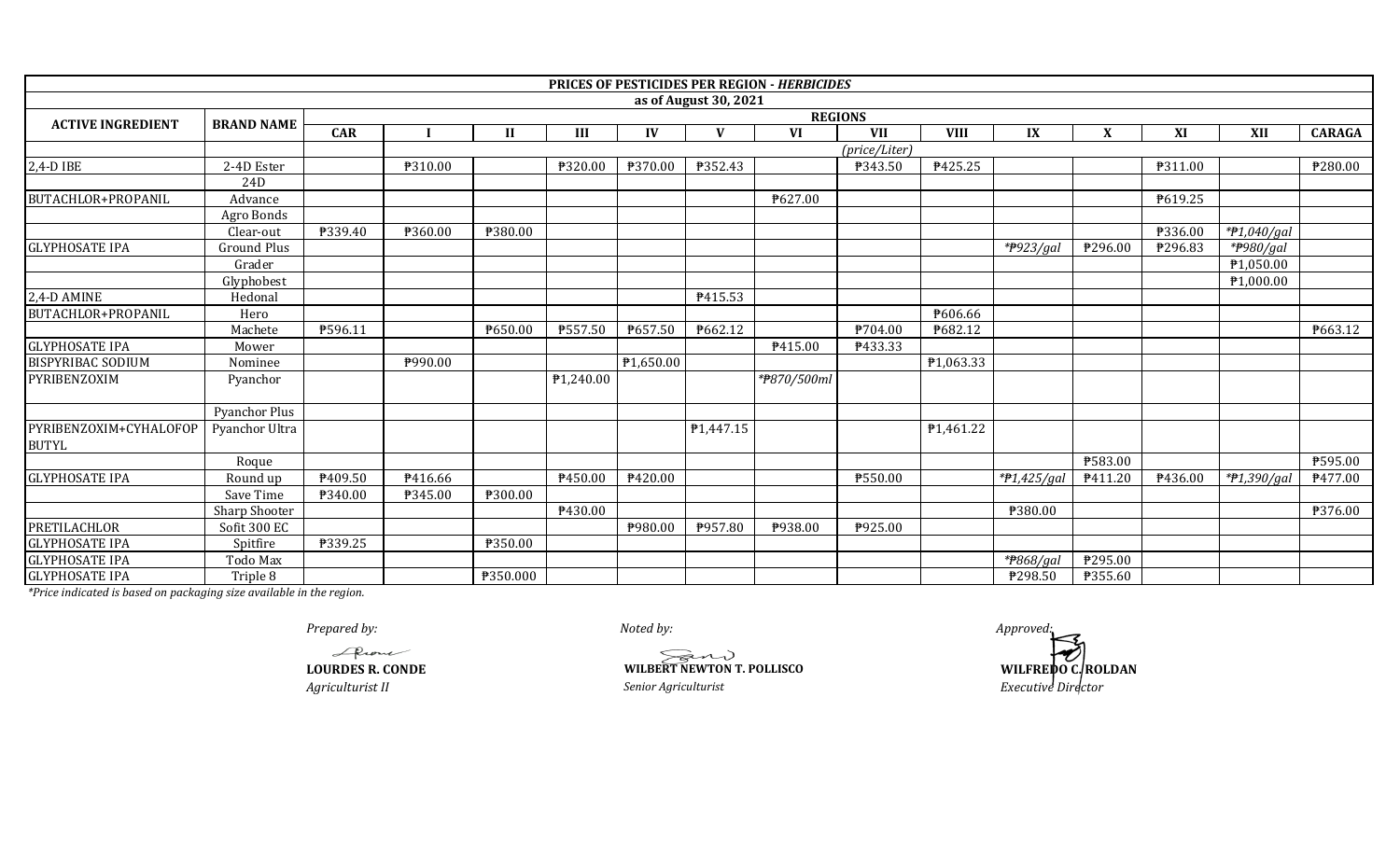|                                         |                   |             |                |              |             |           | <b>PRICES OF PESTICIDE PER REGION - FUNGICIDES</b> |            |                            |                     |              |         |           |             |                        |  |
|-----------------------------------------|-------------------|-------------|----------------|--------------|-------------|-----------|----------------------------------------------------|------------|----------------------------|---------------------|--------------|---------|-----------|-------------|------------------------|--|
|                                         |                   |             |                |              |             |           | as of August 30, 2021                              |            |                            |                     |              |         |           |             |                        |  |
| <b>ACTIVE INGREDIENT</b>                | <b>BRAND NAME</b> |             | <b>REGIONS</b> |              |             |           |                                                    |            |                            |                     |              |         |           |             |                        |  |
|                                         |                   | <b>CAR</b>  |                | $\mathbf{H}$ | III         | IV        | $\mathbf{V}$                                       | VI         | <b>VII</b>                 | <b>VIII</b>         | IX           | X       | XI        | XII         | <b>CARAGA</b>          |  |
|                                         |                   |             |                |              |             |           |                                                    |            | $(\text{price}/\text{kg})$ |                     |              |         |           |             |                        |  |
|                                         | Antracole         |             |                |              |             |           |                                                    | ₱750.00    | ₱630.00                    |                     |              | P545.00 |           | ₱630.00     | P666.50                |  |
| THIOPHANATE METHYL                      | Armor             |             |                |              |             |           |                                                    |            | *#200/100g                 |                     |              |         |           |             |                        |  |
| DIFENOCONAZOLE+PROPI<br>CONAZOLE        | Armure            | *#710/250ml | *#620/250ml    | *#780/250ml  | *#705/250ml |           | *P670.6/250 ml                                     |            |                            | *#746/250ml         | *P625/250 ml |         |           |             |                        |  |
| <b>BENOMYL</b>                          | Benomax           |             |                | *#180/100g   |             |           |                                                    |            |                            |                     |              |         |           |             |                        |  |
| CHLOROTHALONIL                          | Daconil           |             |                |              |             |           |                                                    |            |                            |                     |              |         | ₱1,007.00 | *P895/L     |                        |  |
| MANCOZEB                                | Dithane           | ₱629.80     |                | P650.00      | P550.00     | ₱650.00   | P586.72                                            | *#253/250g | P681.00                    |                     | P485.00      | ₱556.50 | P565.00   | ₱560.00     | P540.25                |  |
| THIOPHANATE METHYL                      | Fungitox          |             |                |              |             |           |                                                    |            |                            |                     |              |         | ₱378.50   |             | P565.75                |  |
| <b>BENOMYL/MANCOZEB</b>                 | Fungufree         |             |                |              | P475.00     |           | ₱394.00                                            |            |                            |                     |              |         |           |             |                        |  |
| <b>COPPER HYDROXIDE</b>                 | Funguran          |             | ₱650.00        | P695.00      |             |           | P709.67                                            |            |                            | P675.00             |              | ₱662.50 |           |             |                        |  |
| <b>COPPER HYDROXIDE</b>                 | Funguran OH       | ₱719.60     |                |              | P655.00     | ₱970.00   |                                                    | ₱672.00    |                            |                     |              |         |           |             |                        |  |
| MANCOZEB                                | Ganazeb           |             |                |              |             |           |                                                    |            |                            |                     |              |         |           |             | ₹498.00                |  |
| <b>COPPER HYDROXIDE</b>                 | Kocide            |             |                | P1,050.00    |             | P1,150.00 |                                                    |            |                            | P970.00             | ₱965.00      | ₱950.00 |           |             | P <sub>1</sub> ,011.12 |  |
|                                         | Manager           | P540.75     |                |              |             |           |                                                    | P500.00    | P455.00                    |                     |              |         |           |             |                        |  |
| MANCOZEB                                | Mancozeb          |             |                |              | ₱375.00     |           |                                                    |            |                            |                     | P384.00      |         |           |             |                        |  |
| <b>MANCOZEB</b>                         | Manzate           |             |                |              |             |           | ₱539.38                                            |            | ₱420.00                    |                     | ₱398.00      | P463.00 | P464.33   |             |                        |  |
| DIFENOCONAZOLE                          | Montana           |             | *#950/500ml    |              |             |           |                                                    |            |                            |                     |              |         |           |             |                        |  |
| TEBUCONAZOLE+TRIFLOX<br><b>YSTROBIN</b> | Nativo            |             |                |              |             |           |                                                    |            |                            | P700.00             |              |         |           |             |                        |  |
| <b>CUPROUS OXIDE</b>                    | Nordox            |             |                |              |             | P1,550.00 |                                                    |            |                            |                     |              |         |           |             |                        |  |
| MANCOZEB                                | Redeem            |             |                |              |             |           |                                                    |            |                            | P <sub>400.00</sub> |              |         |           |             |                        |  |
| DIFENOCONAZOLE                          | Score             |             |                |              |             |           |                                                    |            |                            |                     |              |         |           | *#660/250ml |                        |  |
|                                         | Tango             |             |                |              |             | ₱1,800.00 |                                                    |            |                            |                     |              |         |           |             |                        |  |
| THIOPHANATE METHYL                      | Topsin            |             |                |              |             |           |                                                    | ₱300.00    |                            |                     |              |         | ₱702.20   |             |                        |  |
| MANCOZEB                                | Torogi Blue       | ₱587.50     |                |              |             |           |                                                    |            |                            |                     |              |         |           |             |                        |  |
| MANCOZEB                                | Wallop            |             |                |              |             |           |                                                    |            |                            |                     |              |         |           | ₱380.00     |                        |  |

*Prepared by: Approved:*

**LOURDES R. CONDE**

*Agriculturist II*

**WILBERT NEWTON T. POLLISCO** 

*Noted by:*

**WILBERT REWTON T. POLLISCO**<br> *Senior Agriculturist*<br> *Executive Director*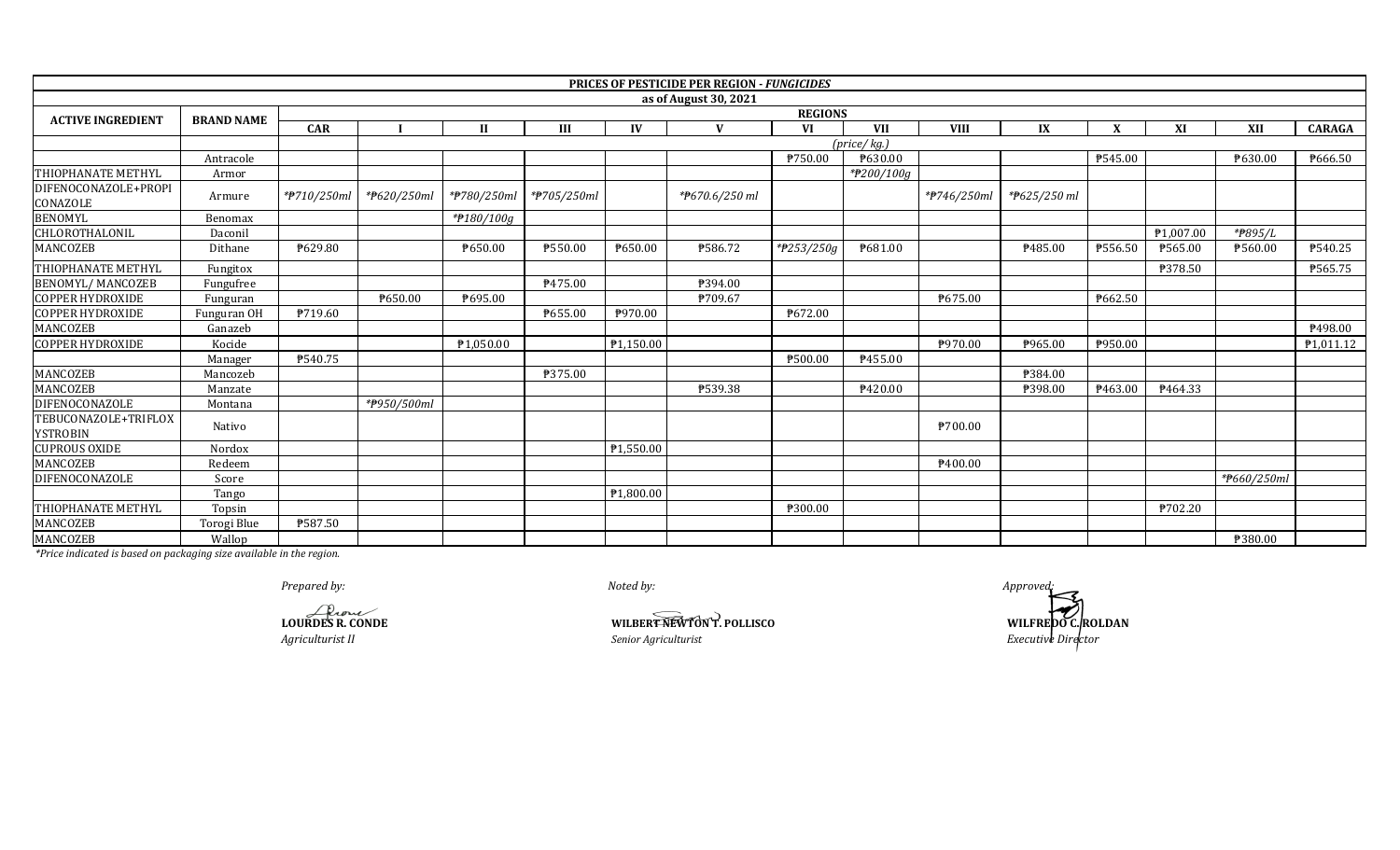|                                                                        |                   |            |                       |                                     |              |             | PRICES OF PESTICIDE PER REGION - MOLLUSCICIDES |                |                |                           |                |              |              |            |                                |
|------------------------------------------------------------------------|-------------------|------------|-----------------------|-------------------------------------|--------------|-------------|------------------------------------------------|----------------|----------------|---------------------------|----------------|--------------|--------------|------------|--------------------------------|
|                                                                        |                   |            |                       |                                     |              |             | as of August 30, 2021                          |                |                |                           |                |              |              |            |                                |
| <b>ACTIVE INGREDIENTS</b>                                              | <b>BRAND NAME</b> |            |                       |                                     |              |             |                                                |                | <b>REGIONS</b> |                           |                |              |              |            |                                |
|                                                                        |                   | CAR        |                       | $\mathbf{I}$                        | III          | IV          | V                                              | <b>VI</b>      | VII            | <b>VIII</b>               | IX             | X            | XI           | XII        | <b>CARAGA</b>                  |
| NICLOSAMIDE & NICLOSAMIDE                                              |                   |            |                       |                                     |              |             |                                                |                | (price/kg.)    |                           |                |              |              |            |                                |
| ETHANOLAMINE SALT                                                      | Bayluscide        |            | *#85/35g              | *#1,240/L                           | *P1,081.25/L | *#1,230/L   | $*P1,129.25/L$                                 |                | *#110/35g      | ₱1,240.00                 | *#1,058.33/L   | *#1,130/L    | *#1014.75/L  | *#550.00/L | $*P1,136.25/L$                 |
| <b>METALDEHYDE</b>                                                     | Bayonet           | P286.17    |                       |                                     | ₱290.00      | ₱300.00     | ₱289.77                                        | <b>\271.00</b> | ₱302.50        | ₱303.75                   | ₱257.50        | ₱300.75      |              | P280.00    | ₱320.00                        |
|                                                                        | Cimarron          |            |                       |                                     |              |             |                                                | P908.00        |                | *#890/350g                |                | ₱765.00      |              |            |                                |
| NICLOSAMIDE & NICLOSAMIDE<br>ETHANOLAMINE SALT                         | Hit               | *P88.5/35g | * <del>P</del> 95/35g | ₱900.00                             | ₱820.00      | *#900/350g  | *#891.1/350g                                   |                |                |                           |                |              |              |            |                                |
| NICLOSAMIDE ETHANOLAMINE<br><b>SALT</b>                                | Laser             |            |                       | P800.00                             |              |             |                                                |                |                |                           |                |              |              |            |                                |
| NICLOSAMIDE ETHANOLAMINE<br>SALT                                       | Maskada           |            |                       |                                     |              |             |                                                |                |                |                           |                |              |              |            | P941.50                        |
|                                                                        | Maso              |            |                       |                                     |              |             |                                                | *P943/box**    |                |                           |                |              |              |            |                                |
| METALDEHYDE, NICLOSAMIDE, &<br>NICLOSAMIDE ETHANOLAMINE<br><b>SALT</b> | Moluxide          |            |                       |                                     |              |             |                                                |                |                |                           |                |              | P861.67      |            |                                |
| NICLOSAMIDE ETHANOLAMINE<br>SALT                                       | Niclomax          |            |                       |                                     | ₱750.00      | *₱830/L     | *P848.33/350g                                  |                |                |                           |                |              |              |            |                                |
|                                                                        | Niclos M          |            |                       |                                     |              |             |                                                |                | * $785/35g$    |                           |                |              |              |            |                                |
|                                                                        | Padan             |            |                       |                                     |              |             |                                                |                |                |                           |                |              | $*$ #1,115/L |            |                                |
| NICLOSAMIDE & NICLOSAMIDE<br>ETHANOLAMINE SALT                         | Parakuhol         |            |                       |                                     |              |             |                                                |                |                |                           | *#725/350g     | *P951.0/L    | *P591/L      | *#70/35g   |                                |
|                                                                        | Porsnail          |            |                       |                                     |              |             |                                                |                |                |                           |                |              |              |            |                                |
| NICLOSAMIDE ETHANOLAMINE<br><b>SALT</b>                                | Primalex          |            |                       |                                     |              |             |                                                |                |                |                           |                |              |              |            | *#890/350g                     |
| NICLOSAMIDE ETHANOLAMINE<br><b>SALT</b>                                | Shatter           |            |                       |                                     |              |             |                                                |                |                | *#115/35g *#1,014.55/box  |                |              |              |            |                                |
|                                                                        | Snailmate         |            |                       |                                     |              | *P850/350 g |                                                |                |                |                           |                |              |              |            |                                |
| METALDEHYDE, NICLOSAMIDE, &<br>NICLOSAMIDE ETHANOLAMINE<br>SALT        | Snailkill         | P241.11    | P245.00               |                                     |              |             |                                                |                |                |                           | ₱249.33        |              |              |            |                                |
|                                                                        | Speed             |            |                       |                                     |              |             |                                                |                |                |                           |                |              |              |            |                                |
| NICLOSAMIDE ETHANOLAMINE<br><b>SALT</b>                                | Surekill          |            |                       | *P103/35g *P107.5/35g *P1,100/box** |              |             | *#1,056/350g                                   | *#968/box**    |                | *#120/35g   *#1,152.5/box |                | *#1063.7/box | ₹815.60      |            | * $P950/350g$ * $P1,071.6/box$ |
| NICLOSAMIDE ETHANOLAMINE<br>SALT                                       | Tagluscide        |            |                       | *#775/box**                         |              |             |                                                |                |                |                           | *P872.50/box** |              |              |            |                                |
| <b>METALDEHYDE</b>                                                     | Thump             |            |                       |                                     | P270.00      |             |                                                | ₹225.00        |                |                           |                |              |              | ₱285.00    |                                |

\*Price indicated is based on packaging size available in the region.<br>\*Price indicated is based on packaging size available in the region.

Prepared by:

LOURDES R. CONDE Agriculturist II

Noted by: WILBERT WEWTON T. POLLISCO Senior Agriculturist